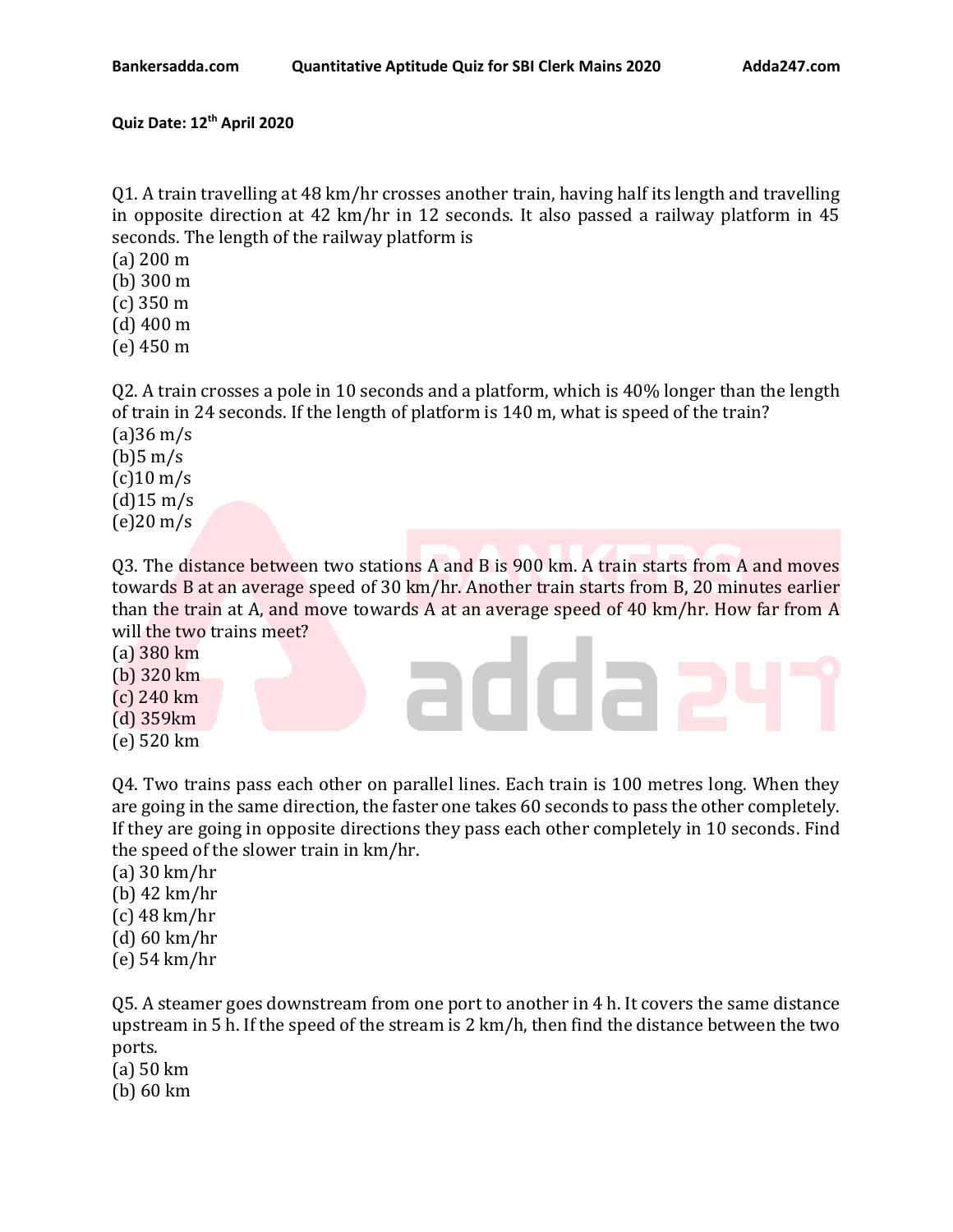(c) 70 km (d) 80 km (e) 90 km

Q6. The speed of a boat in still water is 24kmph and the speed of the stream is 4kmph. The time taken by the boat to travel from A to B downstream is 36 minutes less than the time taken by the same boat to travel from B to C upstream. If the distance between A and B is 4 km more than the distance between B and C, what is the distance between A and B? (a) 112 km

- (b) 140 km
- (c) 56 km
- 
- (d) 84 km (e) 28 km
- 



Q7. A swimmer swims from a point A against a current for 5 minutes and then swims backwards in favour of the current for next 5 minutes and comes to the point B. If AB is 100 metres, the speed of the current (in km per hour) is :

- (a) 0.4
- (b) 0.2
- (c) 1
- (d) 0.6
- (e) 0.8

Q8. A boat takes 8 hours more than to cover a certain distance in upstream to cover the same distance in downstream. If speed of boat increased by 50% of its previous speed, then boat takes only three hours more than to cover same distance in upstream to cover in downstream. Find the ratio of speed of stream to speed of boat?

- $(a) 1 : 3$
- (b)  $1:4$
- $(c) 1 : 2$
- $(d)$  2 : 3
- (e) 2 : 5

Q9. A policeman starts to chase a thief. When the thief goes 10 steps the policeman moves 8 steps. 5 steps of the policeman is equal to 7 steps of the thief. The ratio of the speeds of the policeman and the thief is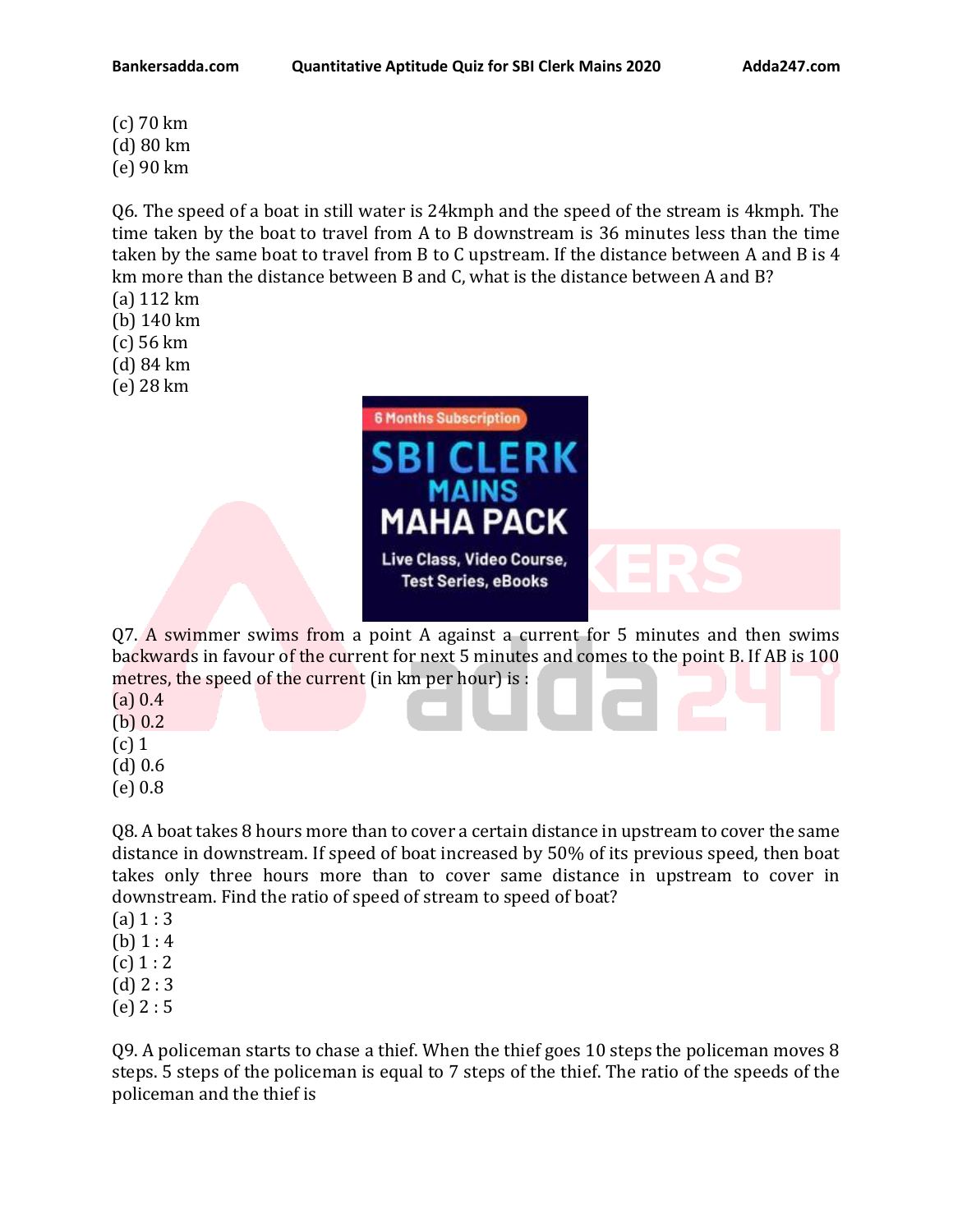(a) 25 : 28 (b) 25 : 26 (c) 28 : 25  $(d)$  56 : 25 (e) None of these

Q10. A car driver leaves Bangalore at 8.30 A.M. and expects to reach at a place 300 km from Bangalore at 12.30 P.M. At 10.30 he finds that he has covered only 40% of the distance. By how much he has to increase the initial speed of the car in order to keep up his schedule ?

- (a) 45 km/hr
- (b) 40 km/hr
- (c) 35 km/hr (d) 30 km/hr
- (e) None of these

Directions (11-15): In each of these questions, two equations (I) and (II) are given. You have to solve both the equations and give answer

adda a

- (a) if  $x \geq y$
- (b) if  $x \geq y$
- (c) if  $x < y$
- (d) if  $x \leq y$
- (e) if  $x = y$  or no relation can be established between  $x$  and  $y$
- Q11. I.  $35x^2 53x + 20 = 0$ II. 56y2−97y+42=0
- Q12. I.  $x=\sqrt[3]{4913}$ II. 13y+3x=246
- Q13. I.  $x^2-5x-14=0$ II.  $y^2 + 7y + 10 = 0$
- Q14. I.  $x^2-3481=0$ II.  $3y^2 = \sqrt[3]{216000}$
- Q15. I.  $5x^2+2x-3=0$ II.  $2y^2 + 7y + 6 = 0$

## **Solutions**

S1. Ans. (d) Sol. Let length of first train =  $2\ell$  m  $\therefore$  length of second train =  $\ell$  m  $\therefore \frac{(48+42)5}{12}$  $\frac{+42}{18} = \frac{3\ell}{12}$ 12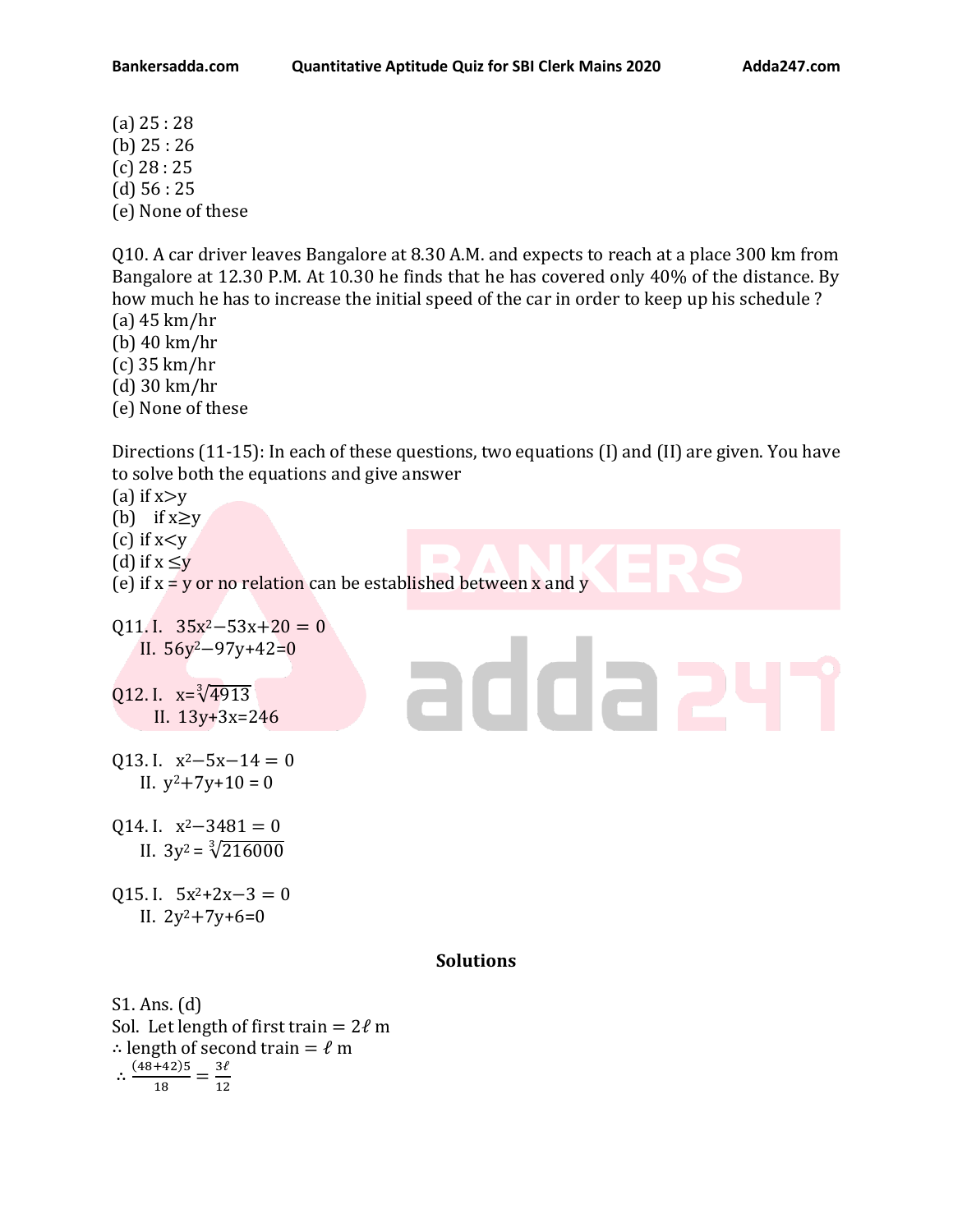25 = 
$$
\frac{37}{12}
$$
  
\n $\ell = 100 \text{ m}$   
\n $\therefore \frac{485.5}{18} = \frac{(200+x)}{45}$   
\n $600 = 200 + x$   
\n $x = 400 \text{ m}$   
\n52. Ans.(c)  
\nSol. Length of platform = 140 m  
\nLength of train = x m  
\n $x + x + \frac{40}{100} = 140$   
\n $x = 100 \text{ m}$   
\n $x = 100 \text{ m}$   
\n $x = 100 \text{ m}$   
\n $x = 100 \text{ m}$   
\n $x = 100 \text{ m}$   
\n $\text{SBl CLERK}$   
\n**691. Distance covered by second train**  
\nIn 20 min =  $\frac{20}{60} \times 40 = \frac{100}{6} \text{ km}$   
\nIm  $20 \text{ min} = \frac{20}{60} \times 40 = \frac{10}{6} \text{ km}$   
\n $\text{Remaining distance} = 900 - \frac{40}{3} = \frac{2660}{3} \text{ km}$   
\n $\frac{38}{3} \text{ h}$   
\n $\frac{38}{3} \text{ h}$   
\nDistance covered by train A in  $\frac{38}{3} \text{ h}$   
\nDistance covered by train A in  $\frac{38}{3} \text{ h}$   
\n $\frac{38}{3} \times 30 = 380 \text{ km}$   
\n $\text{Sil. The second of shorter train} = x \text{ km/hr}$   
\nLet speed of faster train = x km/hr  
\nLet speed of slower train = y km/hr  
\n $x - y = 12 \text{ ... ... ... ...} (i)$   
\nWhen both move in opposite direction =  $\frac{60}{60 \times 60} = \frac{200}{(x-y) \times 1000}$   
\n $x - y = 12 \text{ ... ... ... ...} (i)$   
\nWhen both move in opposite direction =  $\frac{10}{60 \times 60} = \frac{200}{(x+y) \times 1000}$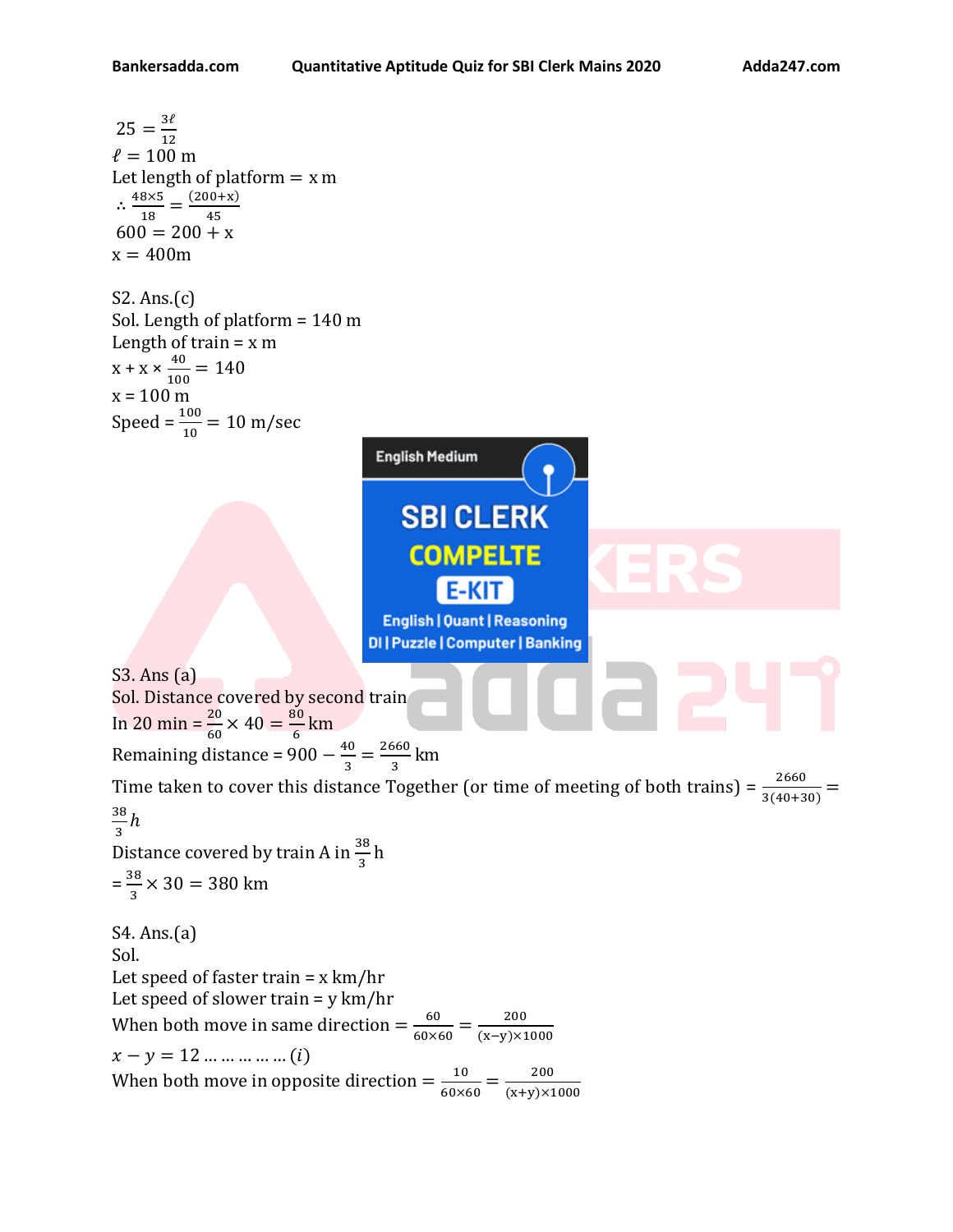```
x + y = 72 ... ... ... ... ... ... (ii)
Solving (i) and (ii)
x = 42 km/hr
y = 30 km/hr
speed of slower train = 30 km/hr 
S5. Ans.(d)
Sol. let Speed of boat in still water is x km/hr and distance covered is d km
Speed of the stream = 2 km/hr
\therefore \frac{d}{ }+2
= 4 ⇒  − 4 = 8 _______ (1)
And, \frac{d}{x-2} = 5 \Rightarrow d - 5x = -10 ______(2)
From eq^n(1) and eq^n(2)x = 18 kmph
From eq^n(1)d - 18 \times 4 = 8d = 80 km
S6. Ans.(c)
Sol. let distance from B to C is x km
           -\frac{x+4}{28}36
ATQ,
                 =
        20
              28
                    60
7x−5x−20
   \frac{-5x-20}{140} = \frac{3}{5}5
2x - 20 = 842x = 104addaa
x = 52 km
∴ Distance from A to B = 56 km
S7. Ans.(d)
Sol. 
\overline{O}\mathbf{A}\overline{B}\leftarrowUpstream
                Downstream
AB = OB - OALet speed of boat in still water is x kmph and speed of stream is y kmph
100 = \frac{5}{60}(x+y) - \frac{5(x-y)}{60}60
1200 = x + y - x + yy = 600 m/h
= 0.6 km/h
S8. Ans(c)
Sol.
Let speed of boat be a km/hr
Speed of stream be b km/hr'
And distance be 'D' km
```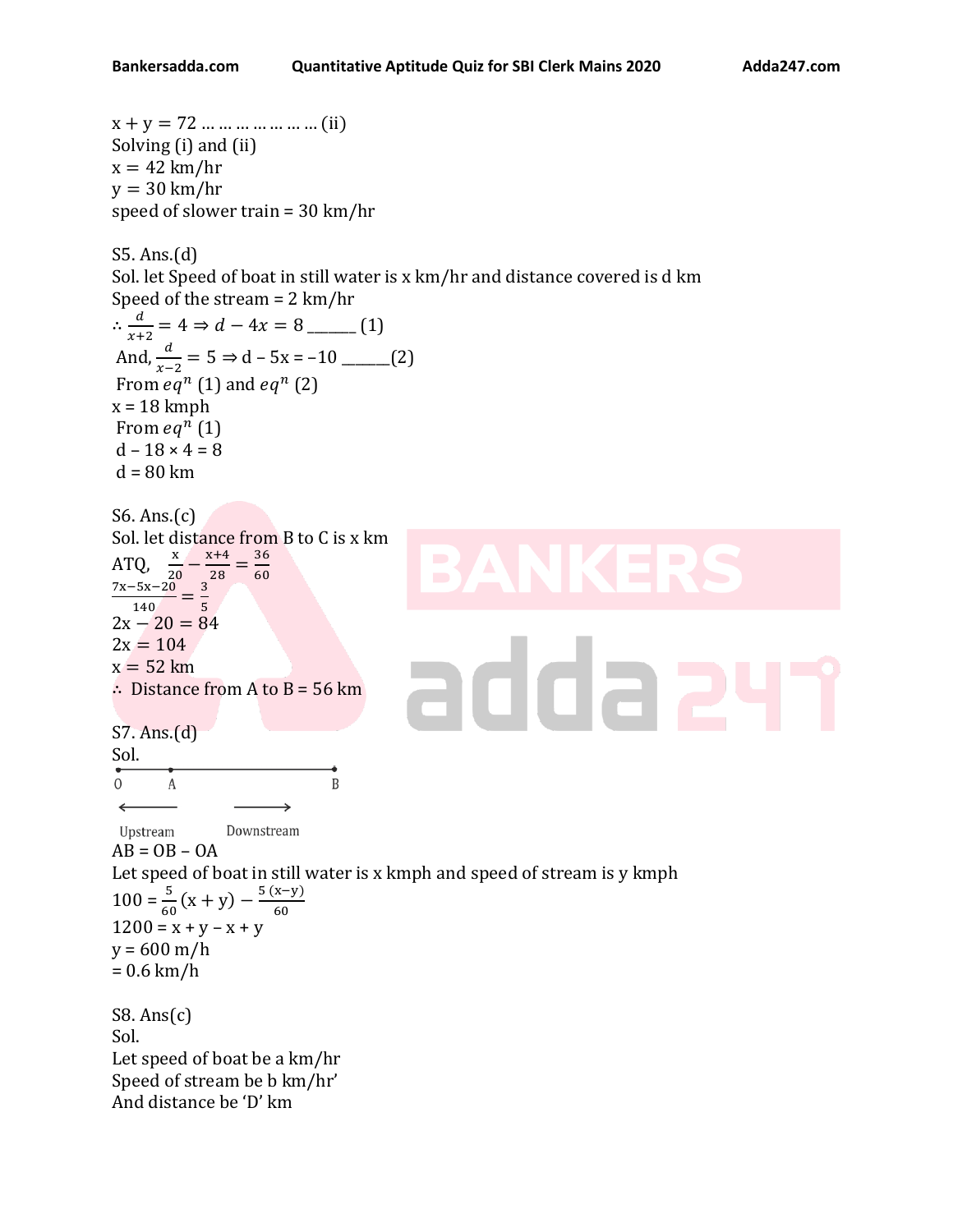```
ATQ 
\frac{D}{(a-b)} - \frac{D}{(a+b)}D
           \frac{b}{(a+b)} = 8D = 8(a^2-b^2)/2b ----------------- (i)
Also, new speed of boat = \frac{3a}{2}km/hr
    \boldsymbol{D}-\frac{D}{\sqrt{2}}3
                        = 
(3a-2b) (3a+2b)2
D = 3(9a^2 - 4b^2) / 8b ------------ (ii)
From (i) & (ii) we get 
27a2− 12b2 = 32a2− 32b2
    20b^2 = 5a^2a^2 : b^2 = 4 : 1b : a = 1 : 2S9. Ans.(c)
Sol.
Let policemen goes 'x' distance in one step and thief goes 'y' distance in one step
5 steps of policemen = 7 steps of thief 
5x = 7yx : y = 7 : 5Let speed of policeman = pAnd speed of thief = q\frac{10 \text{ steps of their}}{10 \text{ steps of the}} = \frac{8 \text{ steps of the pole}}{10 \text{ years of the pole}}\overline{q}\overline{p}10y8x=
 \boldsymbol{q}\overline{p}\overline{p}\frac{8x}{10y} = \frac{8 \times 7}{10 \times 5}8x\frac{8\times7}{10\times5} \Rightarrow \frac{p}{q}\frac{p}{q} = \frac{28}{25}=
\overline{q}25
                                                                              BILINGUAL
                                                SBI CLERK N
                                                  COMPLETE BATCH
                                                         Starts March 20, 2020
                                                            2 PM to 6 PM
S10. Ans.(d)
Sol.
Distance covered by car between 8 : 30 a.m. and 10 : 30 a.m.
=\frac{40}{100}\frac{40}{100} × 300 = 120 km
⇒ speed of car = \frac{120 \text{ km}}{2 \text{ hour}} = 60 km/hr
Now remaining 180 km distance has to be covered in 2 hr, so required speed = \frac{180}{2} = 90 km/hr
Required increment in speed = 90 km/hr – 60 km/hr
= 30 km/hr
```